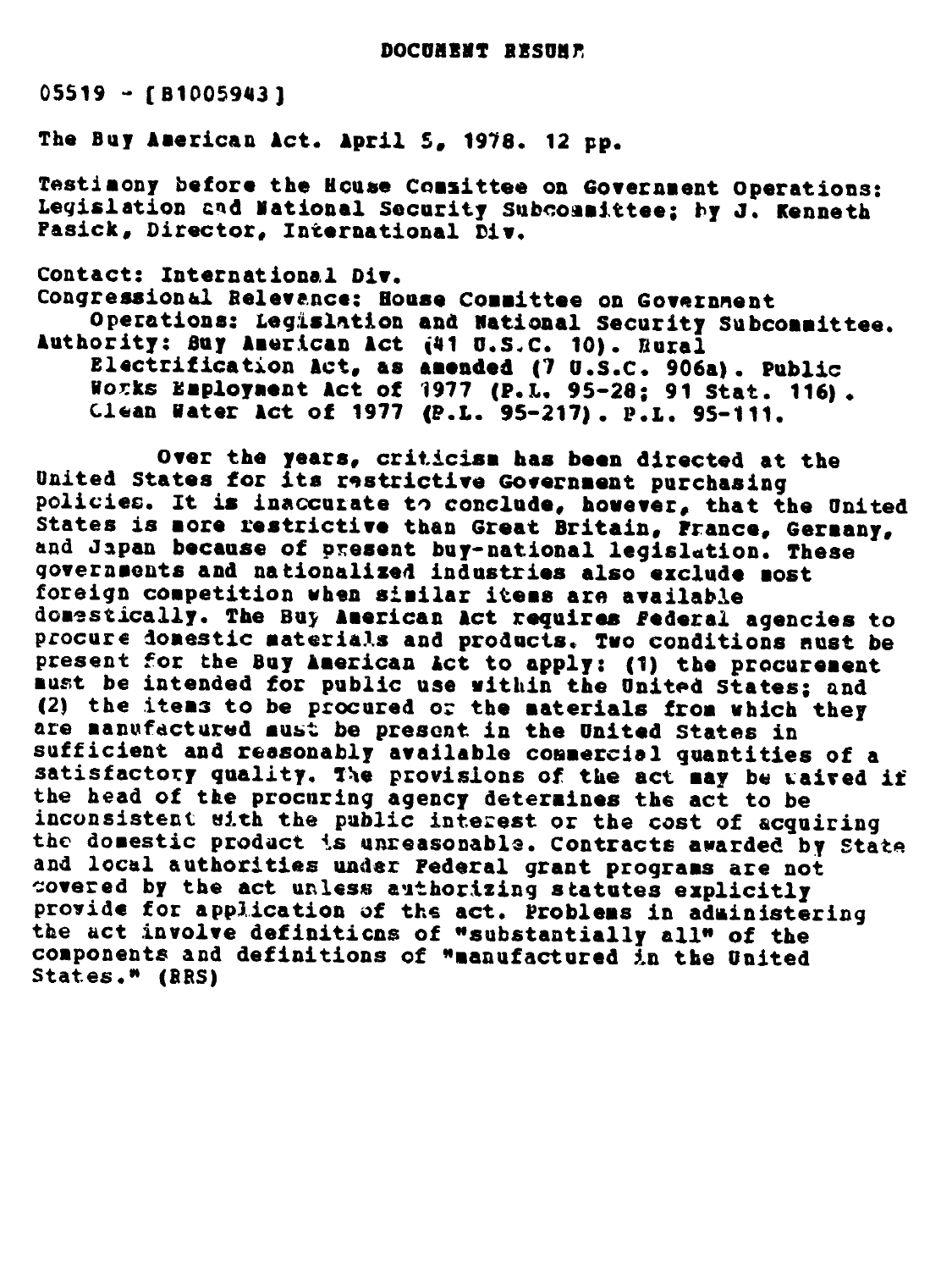5943

**Carl County** 

UNITFD STATES GENERAL ACCOUNTING OFFICE Washington, D.C. 20548

FOR RELEASE ON DELIVERY Expected at 10:00 AM April 5, 1978

## STATEMENT OF

**J. KENNETH FASICK** 

DIRECTOR, INTERNATIONAL DIVISION

#### BEFORE THE

# HOUSE SUBCOMMITTEE ON LEGISLATION AND NATIONAL SECURITY

**ON** 

THE BUY AMERICAN ACT

Mr. Chairman and Members of the Subcommittee:

We are pleased to have you consider the findings in our report 'Governmental Buy-National Practices of the United States and Other Countries--An Assessment" which was issued to the Conqress on September 30, 1976. While this report was issued in 1976, we are not aware of any developments that change our views as to the conclusions we made or invalidate any of the data we reported on at that time.

We are currently initiating an assignment for the House Congressional Steel Caucus that wii! provide us an opportunity to review Department of Defense procurement, particularly as it relates to steel and specialty steel products. Our 1976 report dealt solely with procurement at the Federal level. we will attempt, in response to the request of the House Congressional Steel Caucus, to

 $\ddot{\phantom{a}}$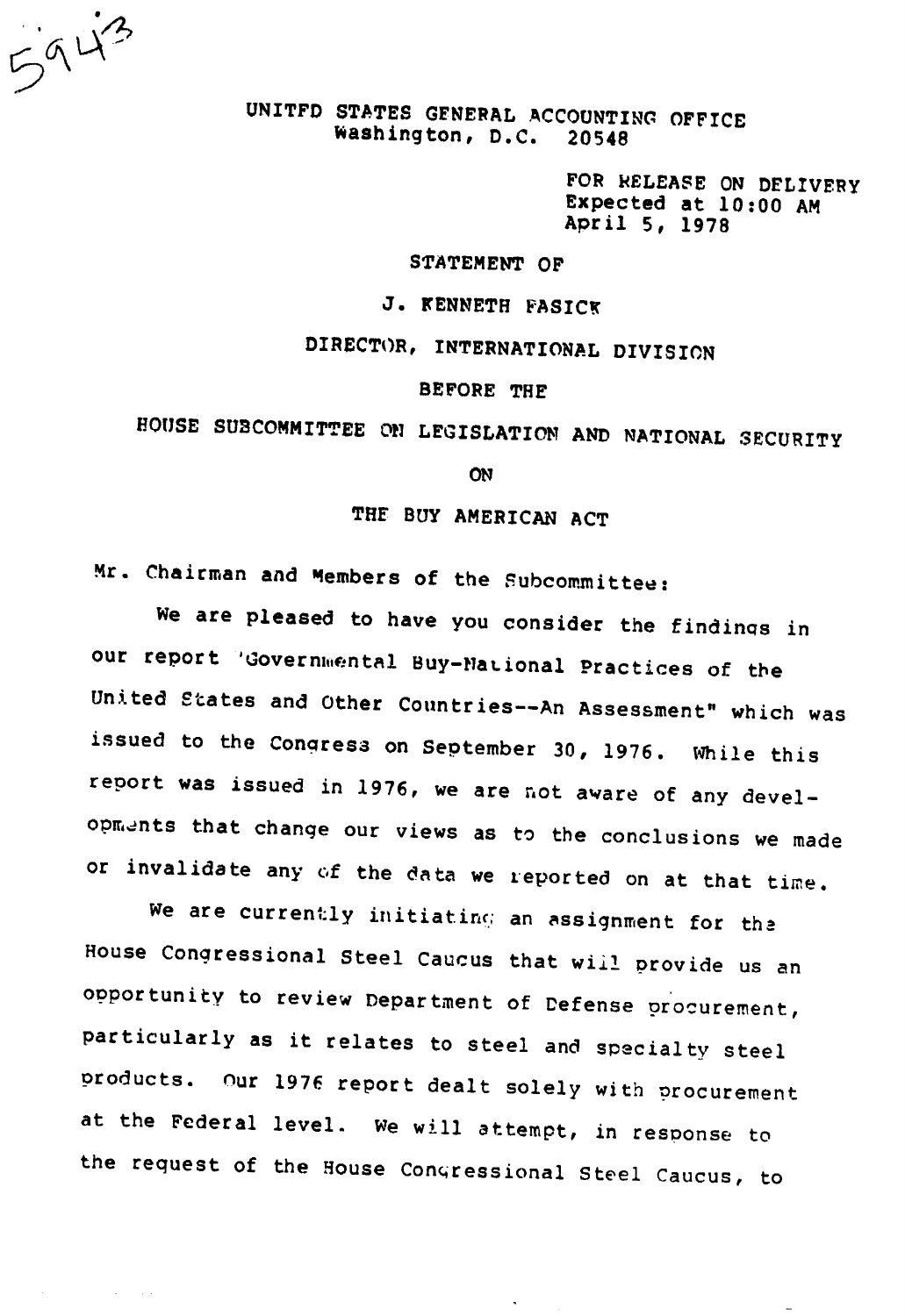obtain information as to contract awards by Staten or their political subdivisions to foreign firms for steel products financed largely from Federal funds. We believe the information we will develop will help the Congress in its deliberations concerning the desirability or consequences of including these transactions under the aegis of the current Act.

Regarding other concerns surrounding the plesent Act, we have recently provided this Committee with comments on three bills and two proposed House resolutions. We are currently commenting on three other bills with similar provisions. The bills generally propose changes in (1) the basis for determining whether a product is domestic or foreign, and (2) the percent used to adjust foreign bids in the evaluation process.

### Buy-Nationa] Practices of Other Countries

Over the years, criticism has been directed at the United States for its restrictive Government purchasina policies--the Buy American Act and other buy-national legislation. It is inaccurate to conclude, however, that the United States is more restrictive than Great Britain, France, Germany, and Japan because of present buy-national legislation.

We found that these governments and nationalized industries also exclude most foreign competition when similar

**- 2 -**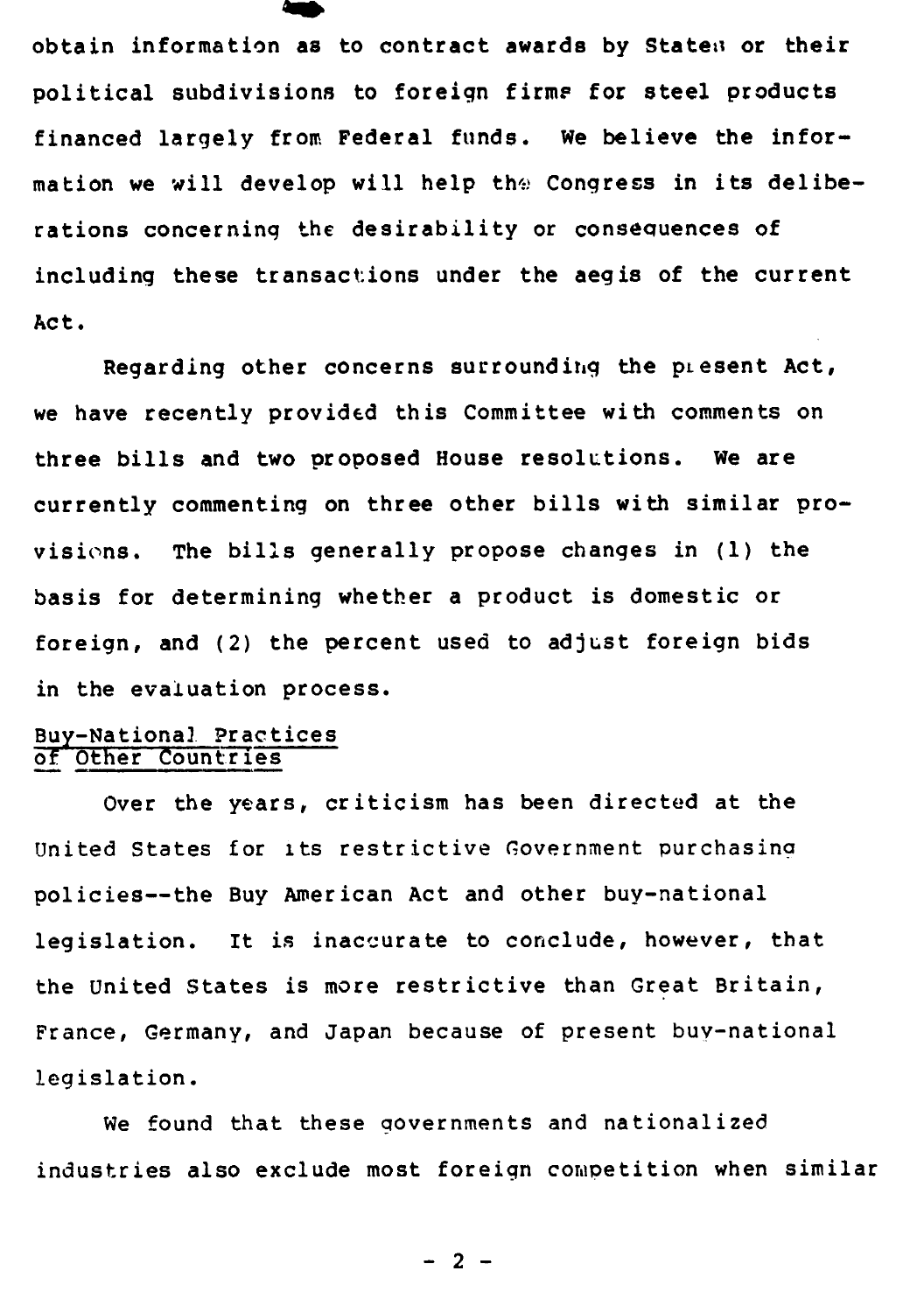items are available domestically. Rather than visible laws and regulations, however, these countries often rely on subtle administrative guidance and practices which effectively preclude most foreign competition.

The governmerts of Great Britain, France, Germany, and Japan generally maintain closed bidding systems and their procurement practices show a pervasive bias against foreign sources. None of the foreign government officials or U.S. businessmen we interviewed could identify any major imports by these countries of materials available from domestic sources.

Some reasons c.ted by their governmental officials for limiting procurement to domestic sources include (1) a tra-. ditional tendency to favor domestic sources due to familiarity and ease of dealing with local suppliers and the ready availability of service, maintenance, and repair parts; (2) a desire to protect domestic companies and jobs; and (3) the national aspirations among the European countries and Japan tending to encourage high-technology industries that are competitive with American tech .oloqy.

# U.S. Buy-National Policies

United States policies generally limit defense procurement to U.S. sources because of national security considerations; appropriation act limitations on textiles, subsistence items, specialty metals, and shipbuilding; and

 $- 3 -$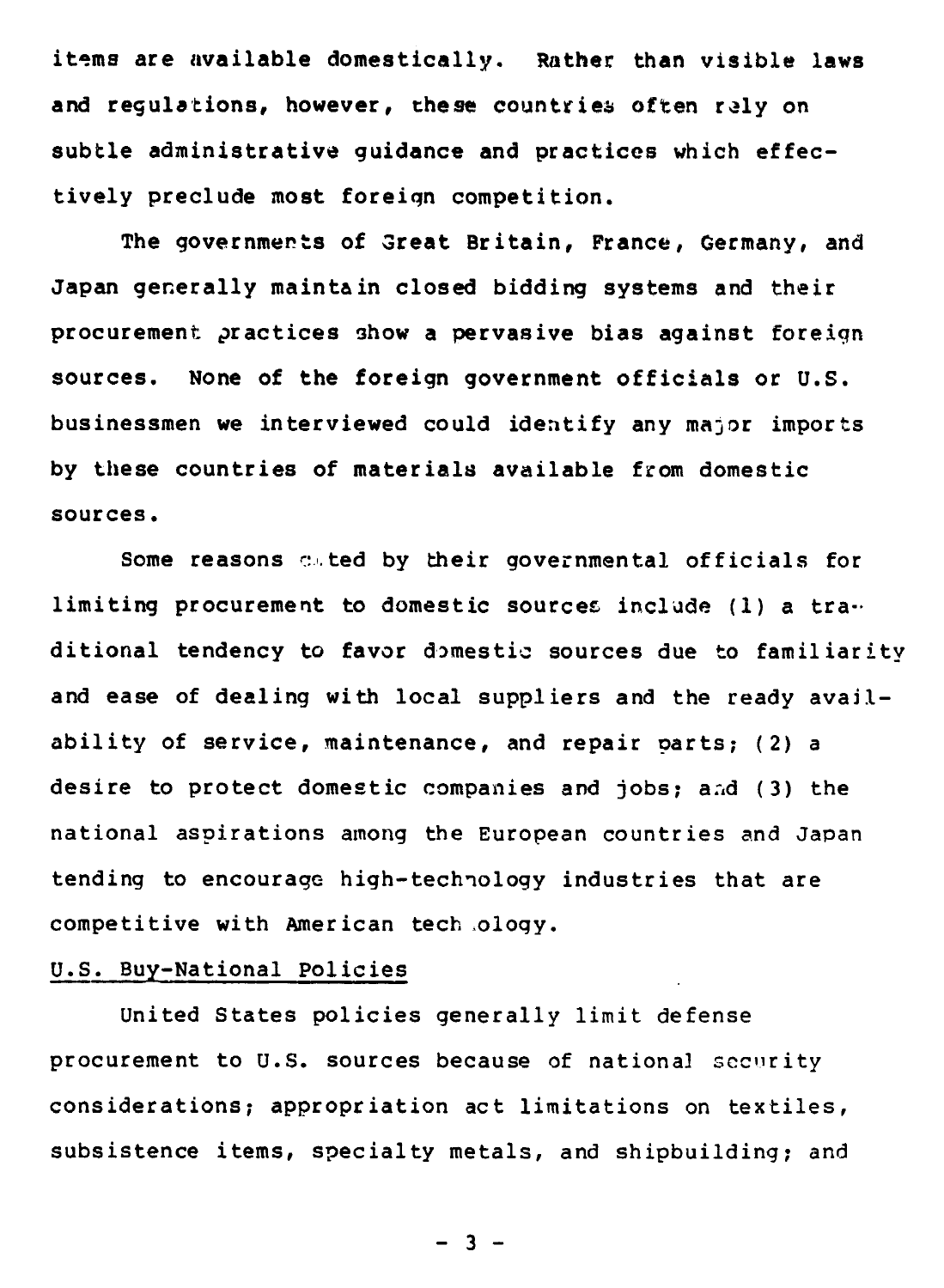a 50-percent price differential favoring U.S. suppliers. Foreign companies have opportunities to underbid U.S. firms tor nondefense procurement if they overcome the 6- or 12 percent price differentials that favor U.S. suppliers.

Much government procurement is not subject to foreign competition, net because of the buy-national practices, but because domestic suppliers have tremendous inherent practical advantages--language, proximity, and familiarity. Existing superior U.S. technology in weapon systems is also an important factor in limiting competition.

Analysis of fiscal year 1974 procurement data from six U.S. Government agencies showed that, because of national security, specific legislation, and practical constraints, only 3 percent (\$1.3 billion) of the \$44.6 billion of procurement GAO reviewed was open to competition from both domestic and foreign sources. For the other 97 percent of the procurement, the sources of competition were either exclusively domestic or foreign.

It is not possible to accurately estimate the additional cost to the Government resulting from the Buy American Act and other buy-national barriers because of such unknown factors as what contractors would bid and what prices would be offered.

Also, product modifications, price fluctuations, scarcity periods, changing international economic and monetary

 $- 4 -$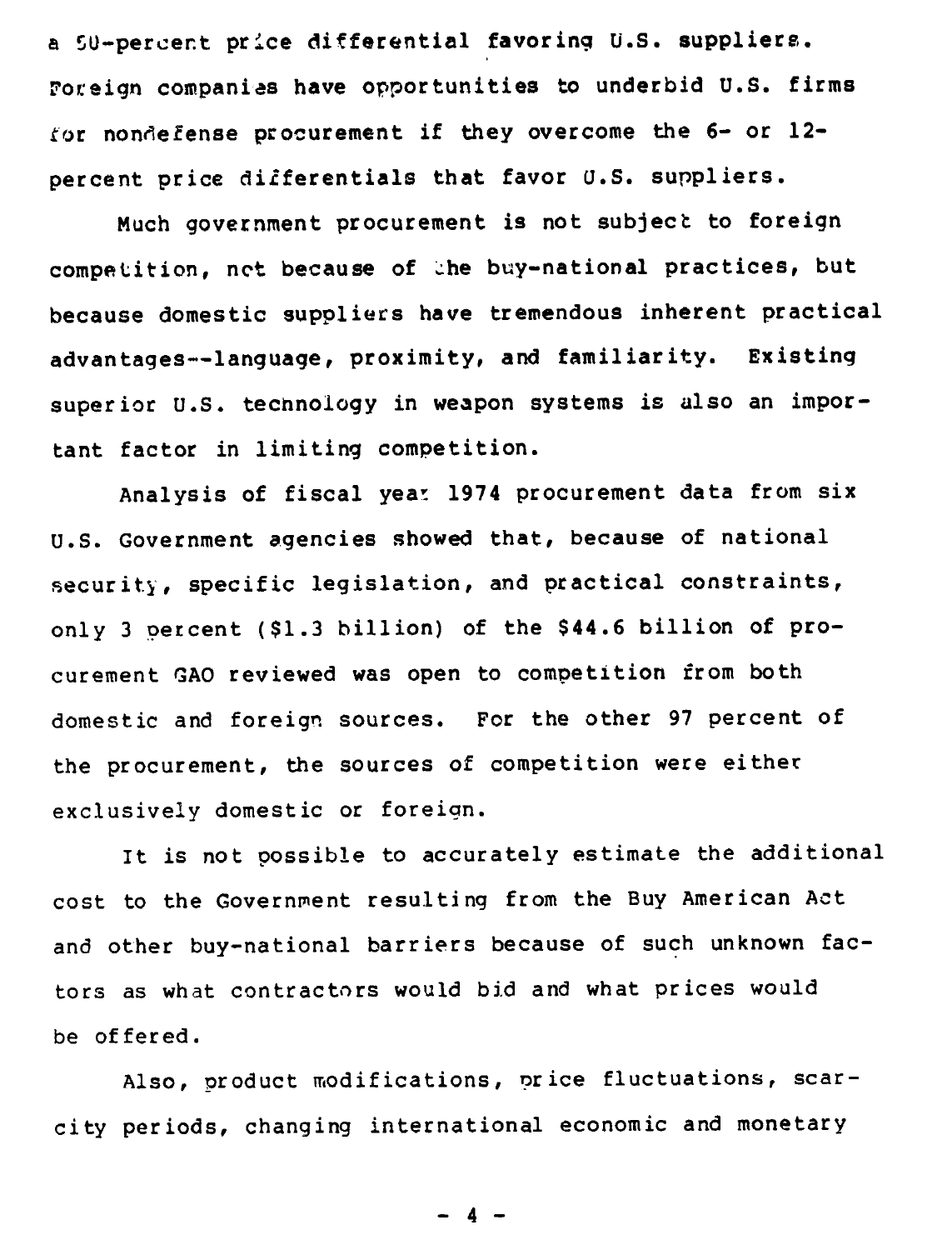conditions, and other variables which are difficult to predict and evaluate make estimating the budgetary impact speculative.

Although the United States should work toward freer trade, GAO believes it is not desirable to make major concessions unilaterally to eliminate U.S. buy-national practices. Arrangements with U.S. trading partners to work toward freer trade, with due regard for national interests and safety, should:

- -- Be contingent on reciprocal actions by U.S. trading partners that will clearly result in opportunities for U.S. industry and labor to benefit from increased exports.
- -- Encourage a competitive domestic base by increasing competition from foreign sources on a price and quality basis.
- -- Provide for high visibility of procurement practices and surveillance and settlement mechanisms for implementing agreements.

#### The Buy American Act

The Buy American Act (41 U.S.C.  $(10a-10d)$  requires Federal agencies to procure domestic materials and products. There are, however, two conditions which must be present before the Buy American Act will apply.

First, the procurement must be intended for public use within the United States. Thus, for example, contracts to be performed at the U.S. base in Okinawa are not subject to the Buy American Act. Second, the items to be procured or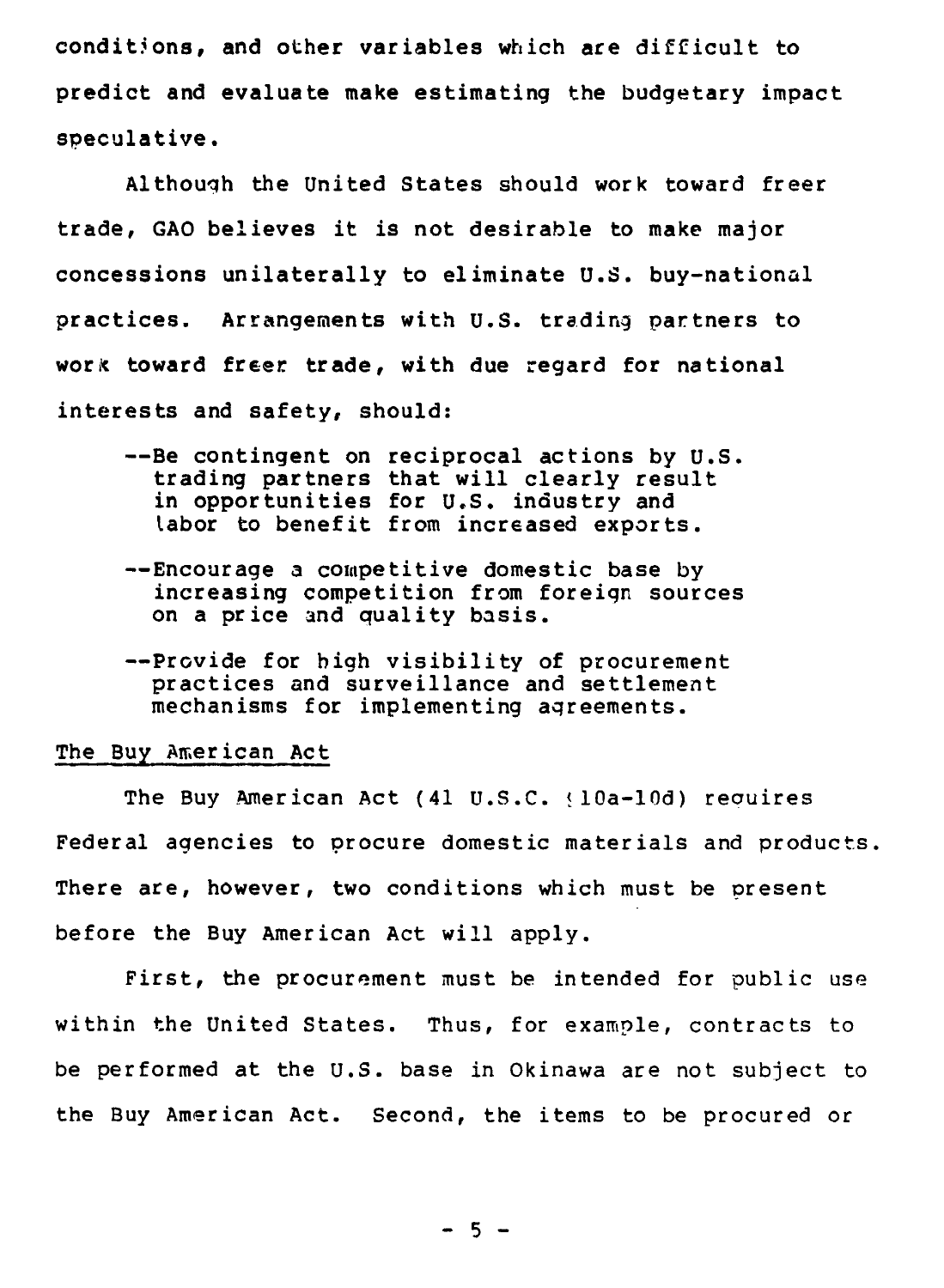the materials from which they are manufactured must be present in the United St, tes "in sufficient and reasonably available commercial auantities and of a satsifactory aual ity."

In addition, the provisions of :he Buy American Act may be waived if the head of the procuring agency determines (1) the Act to be inconsistent with the public interest, or (2) if the cost of acauiring the domestic product is unreasonable. By Executive Order, if the price of a domestic product is more than 6 percent (or in some cases, 12 percent) than the foreign product, the cost of acquiring the domestic product is presumed to be unreasonable. The Department of Defense applies a 50 percent price differential. The price differentials are to be implemented only when there is effective price competition for a contract from both domestic and foreign suppliers.

It should be noted that contracts awarded by State and local authorities under Federal grant programs are not covered oy the Buy American Act, unless the statute authorizing the Federal assistance to State and local authorities explicitly provides for application of the Buy American Act. We have identified only the Rural Electrification Act, as amended (7 U.S.C. 906a), the Public Works Employment Act of 1977 (Public Law 95-28, 91 Stat. 116), and the Clean Water Act of 1977 (Public Law 95-217, S39, December 27, 1977)

- 6 -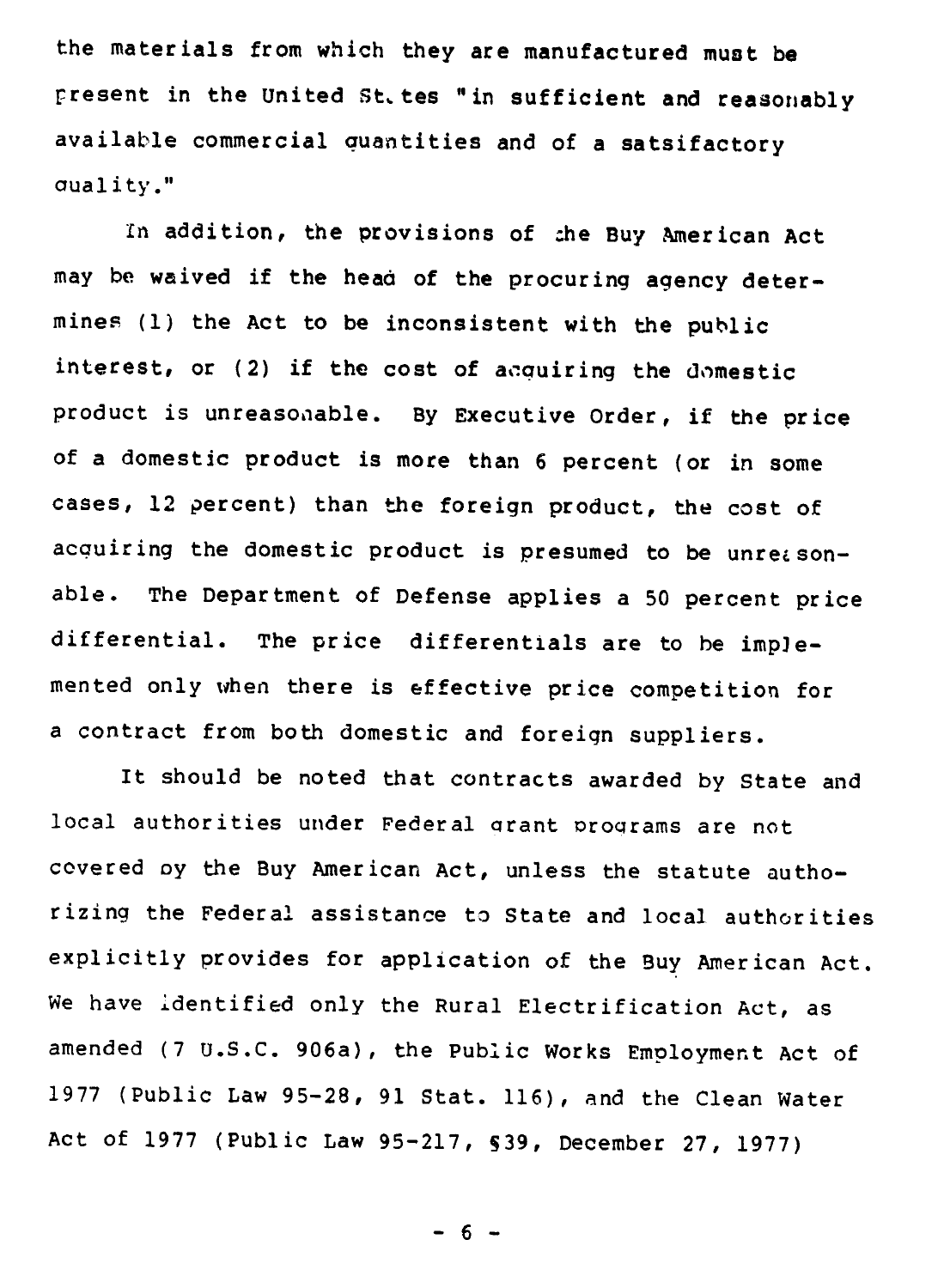as currently imposing Federal Buy American-type requirements on procurements by State and local authorities.

# **Problems with Administering the** Buy American Act

The Buy American Act reauires the U.S. Government to procure only those manufactured goods which (1) are "substantially all' from materials produced in the United States, and (2) are "manufactured" in the United States. The Act, however, fails to define these key terms.

"Substantially all" has been interpreted to mean that the cost of domestic components exceeds 50 percent of the cost of all components. Thus, if a federal agency is procuring microscopes, more than 50 percent of the cost of the components incorporated in the manufacture of that microscope must be domestic for it tc be considered a U.S.-end product. If all the components were from the United States except the lens, but the lens comprised 51 percent of the microscope's cost, the microscope would be considered a foreign-end product.

The meaning of "manufactured in the United States" has not been resolved. Many factors appear to have been considered by contracting agencies and the Comptroller General in deciding whether an item is of U.S. manufacture. These include whether the process in question involves items which are to be directly incorporated into the end

**- 7 -**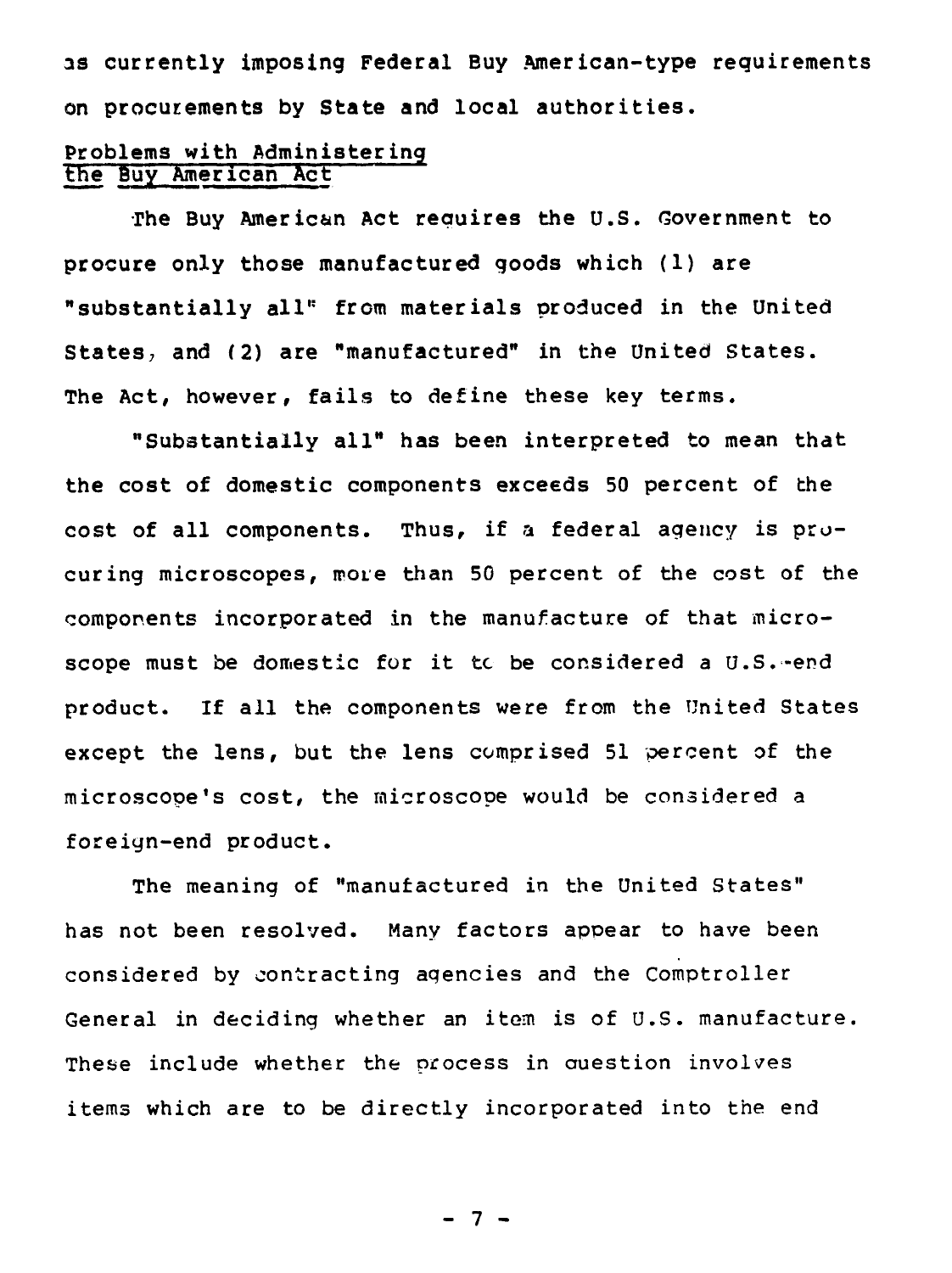product and whether substantial changes in the physical character of those items occur. When part of the manufacturing process occurs in the United States and part abroad, it is not settled (1) if where the later or last stages of manufacturing occur should control in determining whether the item is of U.S. or foreign manufacture, or (2) if the percentage of  $U$ .S. and foreign manufacture should be taken into consideration.

Let me give you an example of this dilemma--Softballs made entirely from materials produced in the United States but assembled in Haiti, where Haitians sewed U.S.-produced softball covers to U.S.-produced core materials using U.S. produced needles and thread, were considered foreign-end products since the softballs were not manufactured in the United States. In that case, the services performed in Haiti constituted less than 3 percent of the product's cost.

When passed in 1933, in the wake of the depression, the Buy American Act was intended to help stimulate the U.S. economy and encourage U.S. employment. Under a system which permits 49 percent of the cost of the components of any end product to be foreign made and where U.S. manufacture may represent only a tiny fraction of the item's overall cost, it is at least questionable to what decree the domestic labor market and the economy are being aided by the Buy American program.

 $-8 -$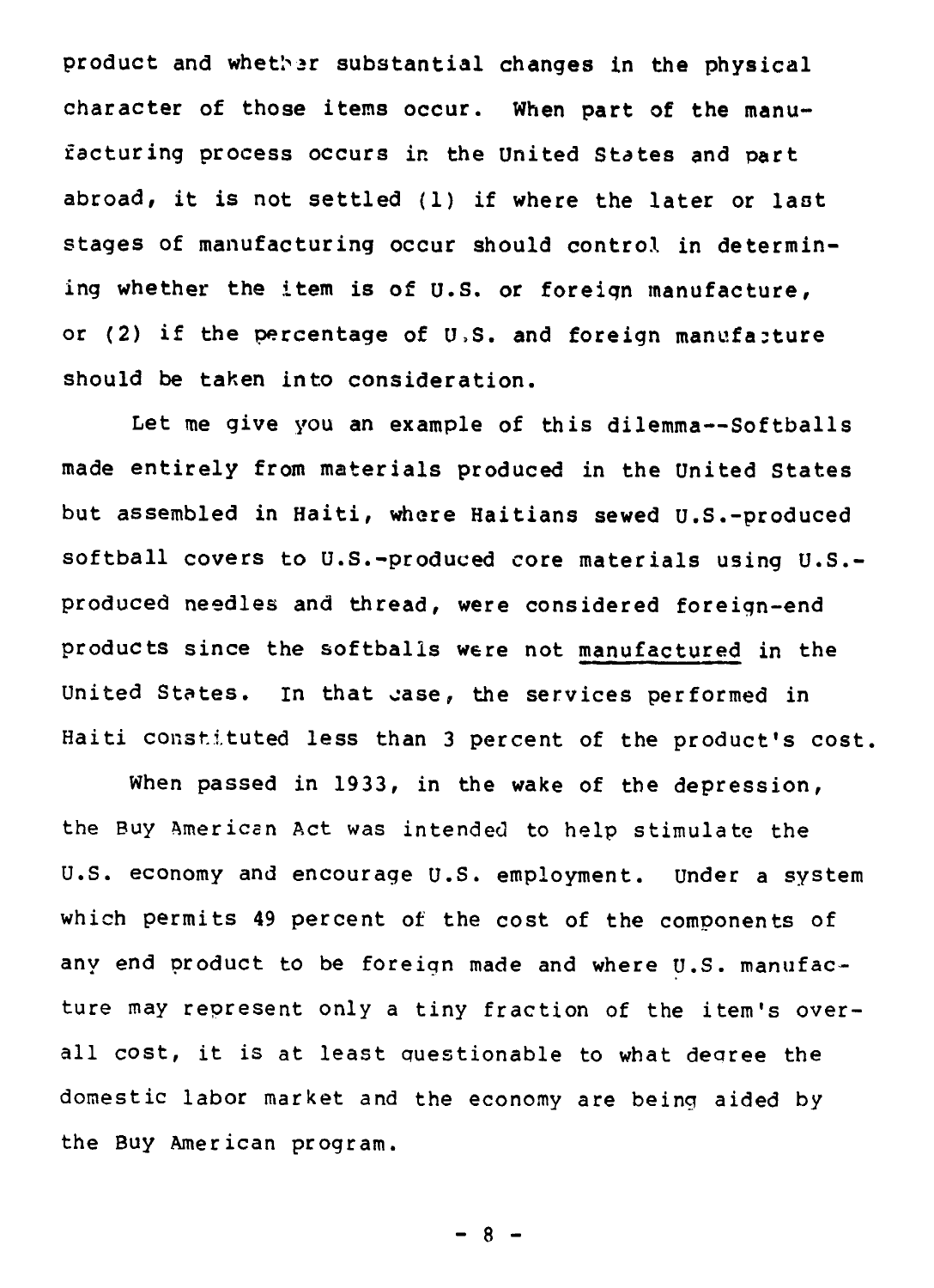#### GAO's Re 'ommendations

GAO made several recommendations to the Director, Office of Management and Budget, and the Administrator, Office of Federal Procurement Policy for mitigating some of the outstanding problems in administering the Buy American Act. In a letter to your committee dated December 7, 1976, the Administrator, Office of Federal Procurement Policy agreed with our recommendations and described their intended actions, none of which bave been completed.

One recommendation called for amendment of the Executive order implementing the Buy American Act to define"manufactured in the United States." The Administrator, Office of Federal Procurement Policy agreed to issue a clarification throuah implementing regulations to define the term "manufacture."

Another recommendation to the Administrator, Office of Federal Procurement Poicy, in coordination with concerned agencies, would:

-- Require, on a sampling basis, that Federal agencies request bidders in high-value procurements to disclose in their bids the percentage, the dollar value, and the nature of components of foreign origin delivered to the point of assembly of the finished products. It should be clearly stated that disclosure is sought for information purposes and, barring foreign componency costs in excess of 50 Dercent of all components, will not be a factor<br>in contract evaluation, The information will in contract evaluation, be useful both to the concerned agencies and tc the Congress in evaluating the extent the price differentials should apply to foreign components in domestic procurements.

**- 9 -**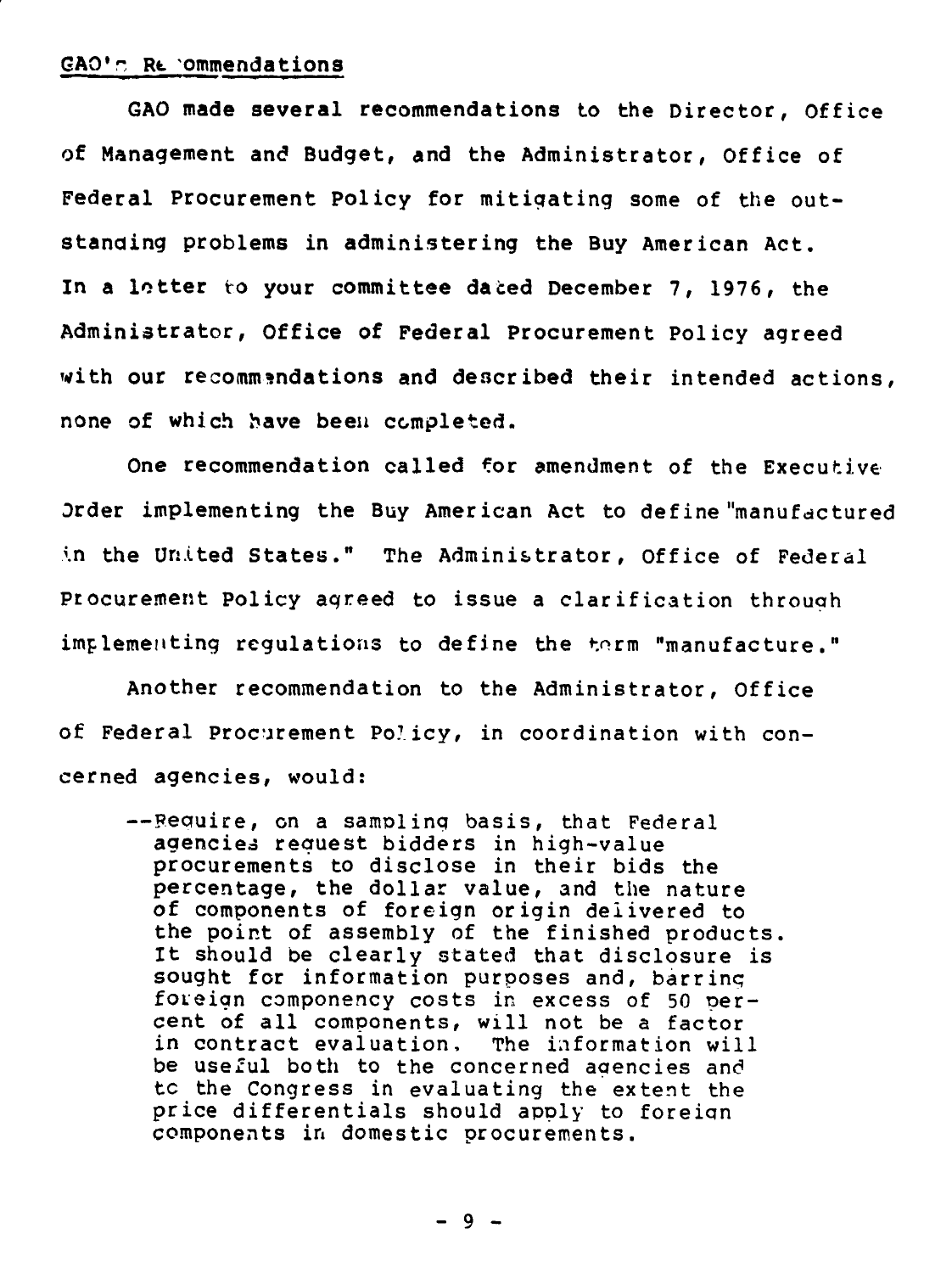We believe a valid congressional concern exists as to what the facts are.

The Administrator Office of Federal Procurement Policy reported to you on December 7, 1976, that his office would develop a reliable sampling procedure with several of the major procurement agencies to obtain the information. The Agency did not favor acquisit:ion of this information in bids for the reason that reliable data on the origin of components or parts frequently is not available prior to contract award and because it violates the Agency's objective to simplify contractor bids and proposals. The Administrator noted that this information can be obtained on a one-time basis by contract administration activities located at contractor facilities. We believe that this effort should be made.

A recommendation that may be more difficult to resolve was to:

--Establish the same price differentials under the Buy American Act for both civilian and military agencies. Such price differentials should be periodically reviewed to both recognize a preference for U.S. sources and, contingent on reciprocal actions by our trading partners, to encourage domestic competition.

The Administrator, Office of Federal Procurement Policy reported to this committee that examination of the "price differental" area was undertaken by his office early in 1976,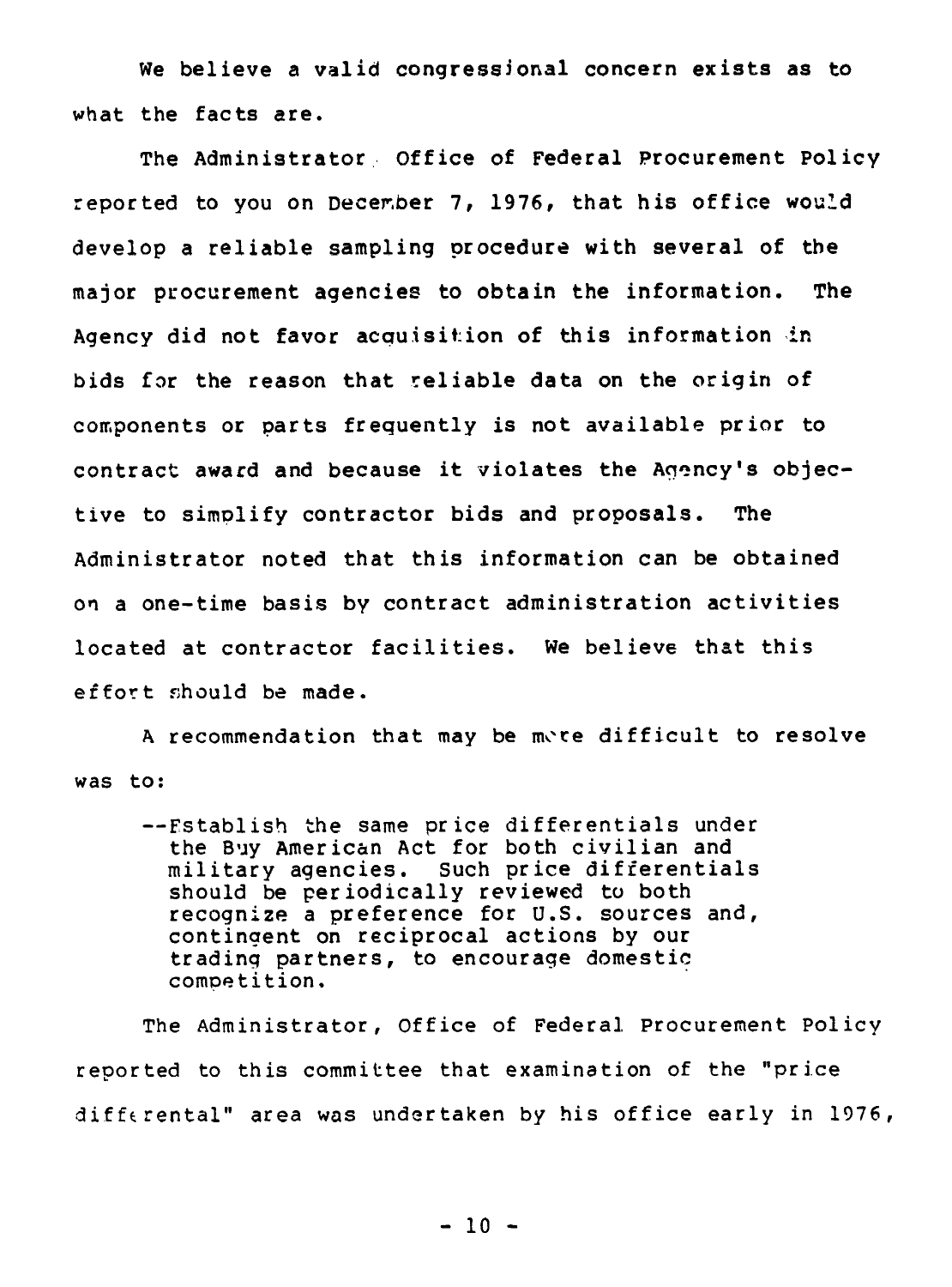and that comments were received from Government agencies, business firms, and industry associations which disclosed a wide divergence in views on this matter. He commented that his office would attempt to arrive at a common rule for all agencies to follow.

The Administrator agreed with our final recommendation to consider for inclusion in legislative prsuosals to the Congress raising to \$10,000 the minimum for propurement transactions that would be subject to recuir, .ents under the Buy American Act.

An agency official subsequently told us that actions on our recommendations are being held up because of trade negotiations that relate to these matters. we believe that work on these recommendations should proceed since they do not involve any unilateral concessions to our trading partners, but rather should mitigate some of the outstanding problems in administering the Buy American Act.

### Recommendations to the Congress

In our 1976 report, we also recommended that congressional committess should review with the Department of Defense (1) whether the specialty methis provision in the Defense Appropriation Act has had any siqnificant imoact in increasing Govornment procurement of Jomestic specialty metals and (2) the consequence of this provision on efforts o arrarge NATO standardization agreements, particularly

- 11 -